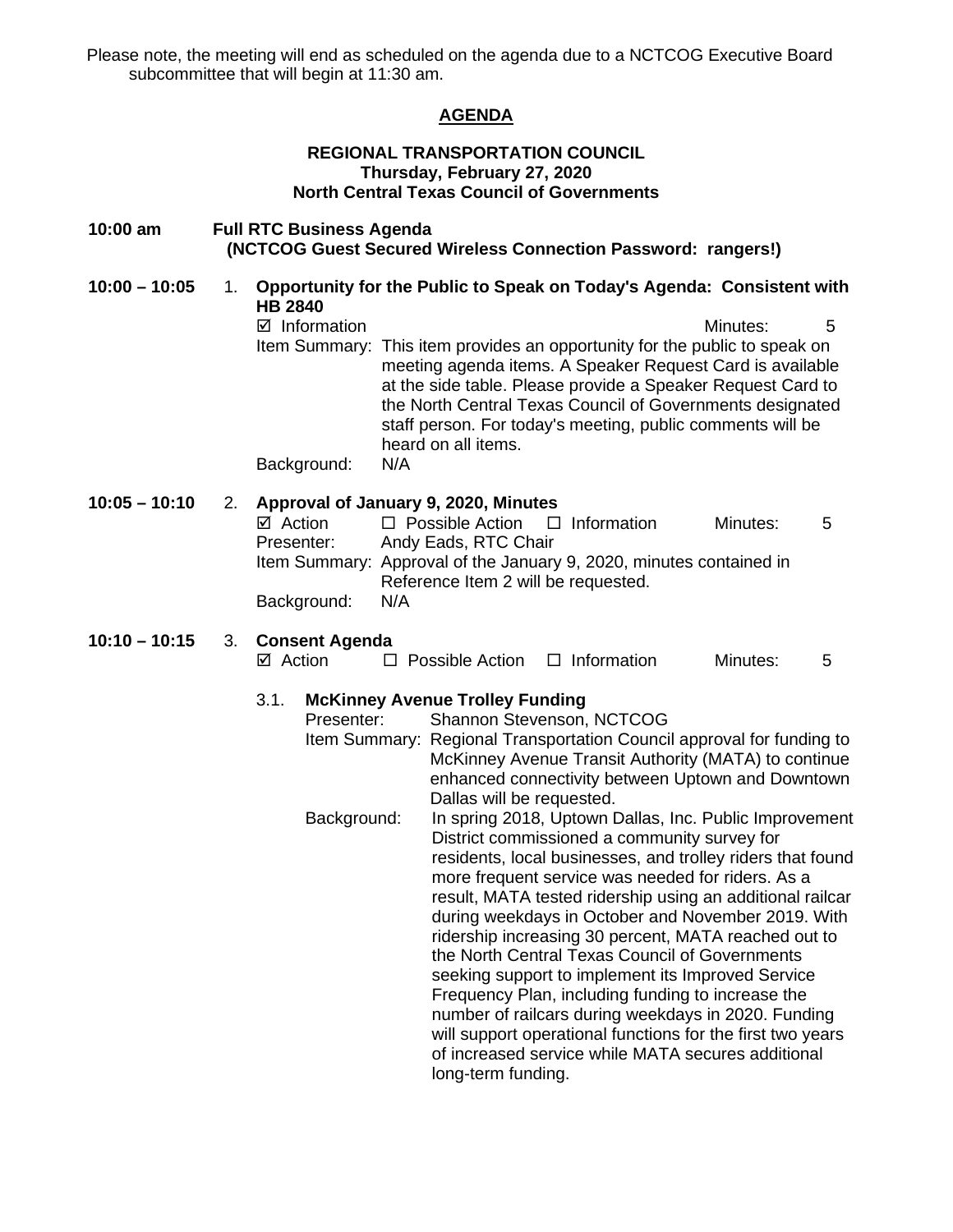Action will be requested to utilize existing Regional Toll Revenue funds previously authorized by the Regional Transportation Council for transit projects in an amount not to exceed \$650,000 to support MATA's Improved Service Frequency Plan and ensure enhanced connectivity between Uptown and Downtown Dallas. More details can be found in Electronic Item 3.1.

Performance Measure(s) Addressed:

- $\Box$  Safety  $\Box$  Pavement and Bridge Condition
- $\boxtimes$  Transit Asset  $\Box$  System Performance/Freight/CMAQ

#### 3.2. **FY2020 and FY2021 Unified Planning Work Program Modifications** Presenter: Vickie Alexander, NCTCOG

Item Summary: Regional Transportation Council (RTC) approval of modifications to the FY2020 and FY2021 Unified Planning Work Program (UPWP) will be requested. Direction for staff to also amend the Transportation Improvement Program and other administrative/planning documents, as appropriate, to reflect the approved modifications will also be sought. Background: The Unified Planning Work Program is required by federal and State transportation planning regulations and provides a summary of the transportation and transportation-related air quality planning tasks to be conducted by Metropolitan Planning Organization staff. The FY2020 and FY2021 UPWP identifies the activities to be carried out between October 1, 2019, and September 30, 2021. Amendments to this document are being proposed to reflect new initiatives, project updates and funding adjustments. The proposed amendments were posted on the North Central Texas Council of Governments (NCTCOG) website for public review and comment, and are also included as Electronic Item 3.2.1. No public comments were received. Additional information is provided in Electronic Item 3.2.2. The Surface Transportation Technical Committee took action at its January 24 meeting to recommend Regional Transportation Council approval of the modifications.

Performance Measure(s) Addressed:

- $\boxtimes$  Safety  $\Box$  Pavement and Bridge Condition
- □ Transit Asset  $\Box$  System Performance/Freight/CMAQ

## 3.3. **Future Transportation Alternative Call for Projects**

Presenter: Kevin Kokes, NCTCOG

Item Summary: Regional Transportation Council (RTC) action will be requested on the recommended eligible project categories, process, scoring criteria, and schedule for the upcoming 2020 Transportation Alternatives (TA) Call for Projects for the North Central Texas Region.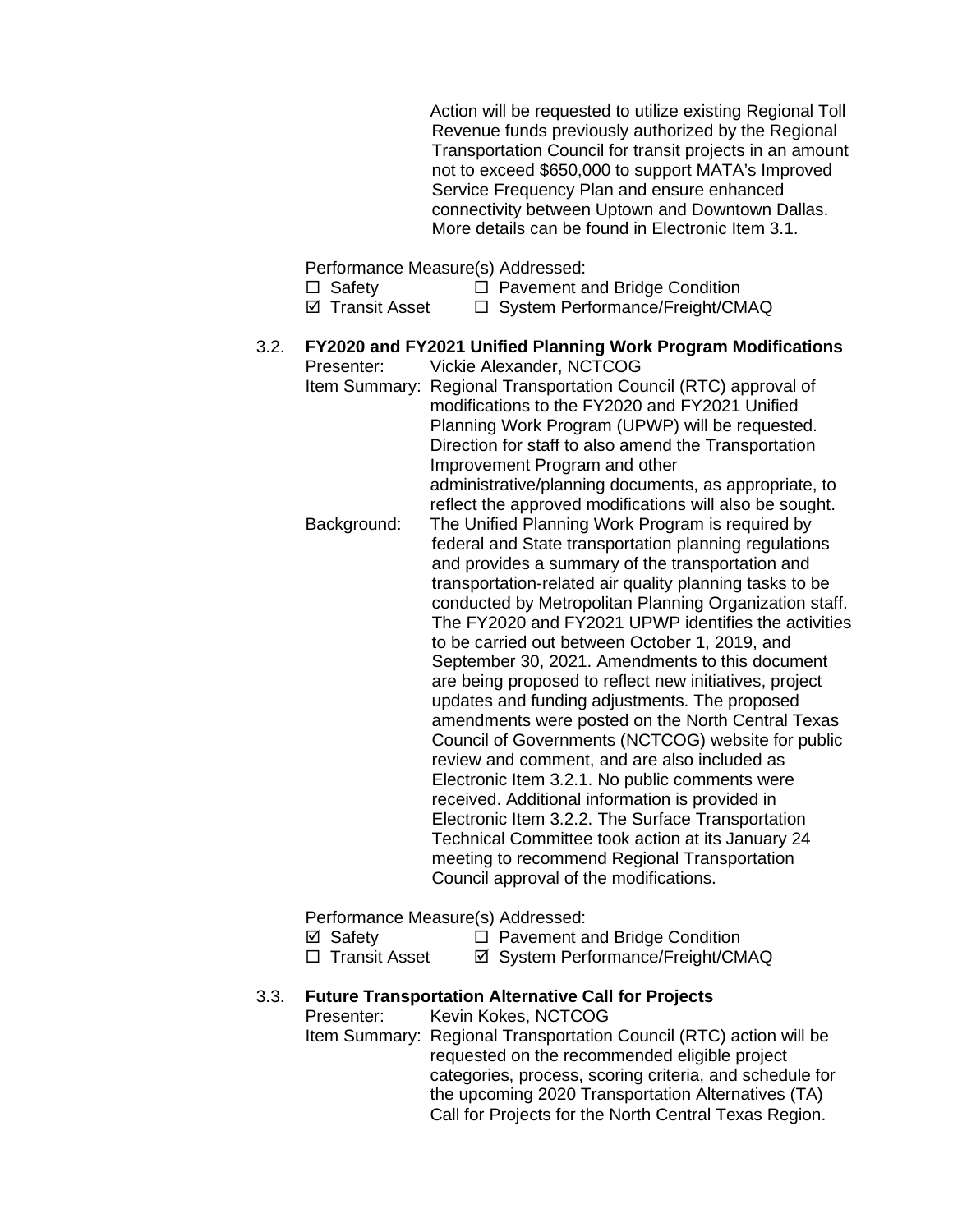Background: Approximately \$20 million is anticipated to be available to fund TA projects, including Safe Routes to School projects, in the North Central Texas Council of Governments Metropolitan Planning Area. Projects eligible under this program are proposed to include onand off-road pedestrian and bicycle facilities, multimodal connections to public transportation, and pedestrian and bicycle infrastructure associated with Safe Routes to School projects that will substantially improve safety and the ability for students to walk and bicycle to school. A meeting to obtain comments and feedback from the public occurred at the November 2018 meeting of the Bicycle and Pedestrian Advisory Committee and a workshop was held on January 21, 2020. Additional details are provided in Electronic Item 3.3.

Performance Measure(s) Addressed:

 $\boxtimes$  Safety  $\Box$  Pavement and Bridge Condition

- □ Transit Asset <br>  $\Box$  Transit Asset <br>  $\Box$  System Performance/Freight/CMAQ
- 3.4. **Endorsement of Projects Submitted for the 2020 Infrastructure for Rebuilding America Discretionary Grant Program**
	- Jeffrey C. Neal and Jeff Hathcock, NCTCOG Item Summary: Regional Transportation Council (RTC) approval of projects submitted for award consideration in the Fiscal Year (FY) 2020 Infrastructure for Rebuilding America (INFRA) Discretionary Grant Program for highway and freight projects of national and regional significance will be requested.
	- Background: In January 2020, the United States Department of Transportation (US DOT) announced the solicitation of project applications for the 2020 INFRA Discretionary Grant Program regarding surface transportation initiatives that have a significant impact on the nation, a region, or a metropolitan area. Applications were due to the US DOT by February 25, 2020.

RTC action to endorse the projects proposed for INFRA Grant funding by North Central Texas Council of Governments (NCTCOG) staff will be requested due to reduced timing between the solicitation announcement and submittal deadline and the rescheduling of the February 13, 2020, RTC meeting. Proposed projects recommended by NCTCOG staff are the Virgin Hyperloop One Certification Center and an updated iteration of the North Texas Multimodal Operations, Velocity, Efficiency, and Safety (MOVES) Program, which was previously submitted in 2019. Information on the MOVES Program is provided in Electronic Item 3.4.1. The application developed on behalf of the Virgin Hyperloop One Certification Center represents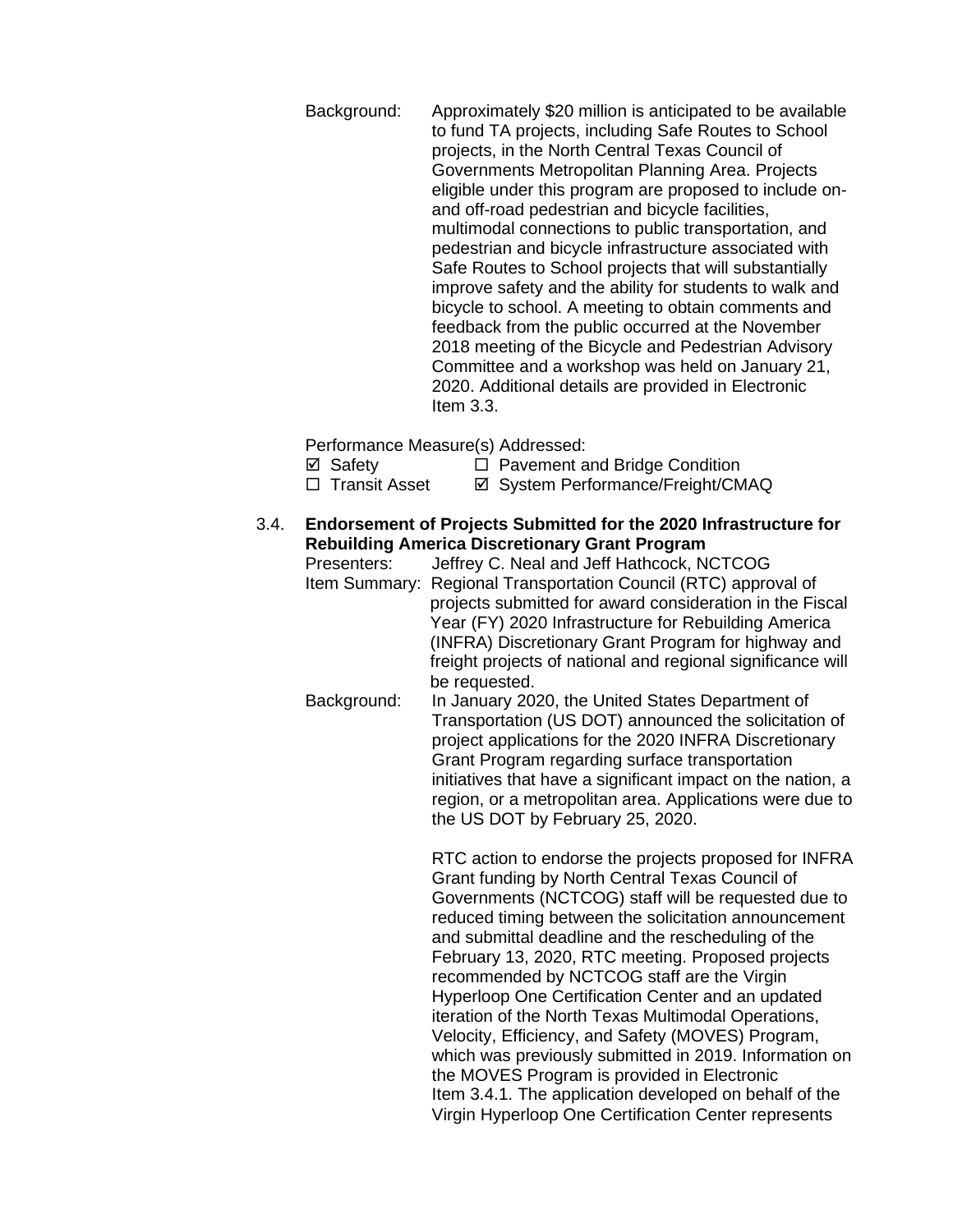an advocacy position that innovative initiatives pursued through the US DOT Non-Traditional and Emerging Transportation Technology Council are strongly compatible with key program objectives outlined for discretionary funding opportunities like INFRA. This position is reinforced by RTC comments provided to the United States Secretary of Transportation in the January 10, 2020, letter included in Electronic Item 3.4.2.

Performance Measure(s) Addressed:

**Ø** Safety **Ø** Pavement and Bridge Condition

 $\boxtimes$  **Transit Asset**  $\boxtimes$  System Performance/Freight/CMAQ

## **10:15 – 10:20** 4. **Orientation to Agenda/Director of Transportation Report**

 $\Box$  Possible Action  $\Box$  Information Minutes: 5 Presenter: Michael Morris, NCTCOG Item Summary: Short Director of Transportation Report to meet the time requirements.

- 1. Regional Transportation Council (RTC) New Member Orientation Held on February 13, 2020, and Attended by a Significant Number of **Members**
- 2. Cost Overruns and Partnership Program on the Fort Worth Trinity River Bridges to be Presented to the Surface Transportation Technical Committee in February and the RTC in March
- 3. Jeff Neal, NCTCOG Senior Program Manager, has returned from a Series of Seminars with the United States Department of Transportation in Indonesia

## **10:20 – 10:30** 5. **Mega-Development Program: Collin Creek Mall Redevelopment**

 $\boxtimes$  Action  $\Box$  Possible Action  $\Box$  Information Minutes: 10 Presenter: Michael Morris, NCTCOG

Item Summary: The Regional Transportation Council (RTC) is formalizing a new program to combine new large developments coming to the region with redevelopments within the region. These redevelopments are most likely mixed use, multimodal, and need to be eligible throughout the region. Action will be sought on the redevelopment of Collin Creek Mall in Plano. Background: Reference Item 5 contains the proposed funding for this project, the grant/loan shares, and deal points. Transit electric, battery-powered vehicles are proposed connecting the new development with Downtown Plano and Dallas Area

Rapid Transit light rail. A \$30 million parking garage is proposed with 50 percent as a grant and 50 percent as a loan. The loan repayment deal points are included in the reference item.

Performance Measure(s) Addressed:

Safety Pavement and Bridge Condition

□ System Performance/Freight/CMAQ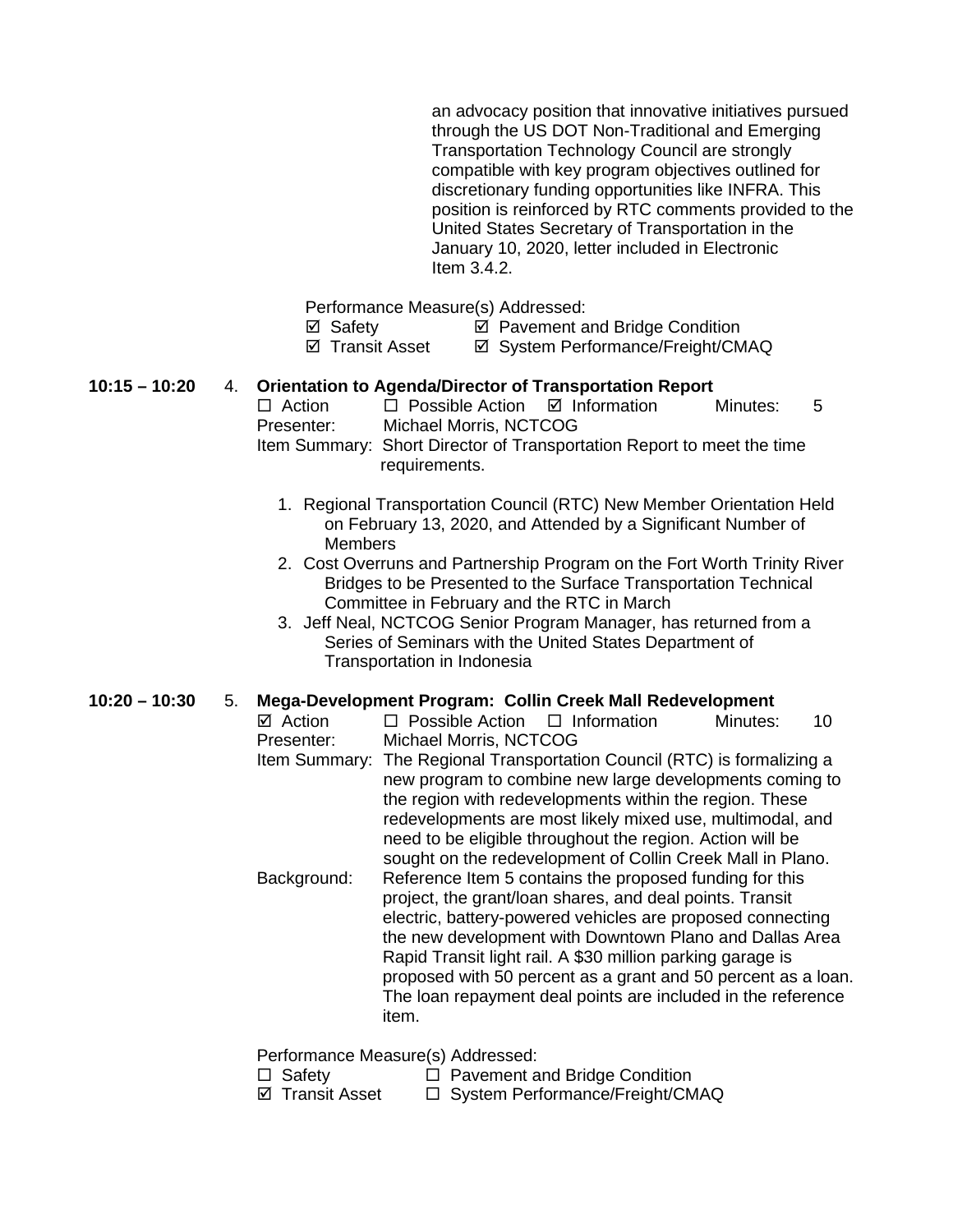## **10:30 – 10:50** 6. **Next Steps with the Texas Department of Transportation and 2021 Unified Transportation Program**

|    | $\Box$ Action                     | $\Box$ Possible Action $\Box$ Information                                                                             |                                                                | Minutes: | 20 |  |
|----|-----------------------------------|-----------------------------------------------------------------------------------------------------------------------|----------------------------------------------------------------|----------|----|--|
|    | Presenter:                        | Michael Morris, NCTCOG                                                                                                |                                                                |          |    |  |
|    | Item Summary:                     | Staff will update the Regional Transportation Council on the<br>latest schedule and process to formulate the Unified  |                                                                |          |    |  |
|    |                                   |                                                                                                                       | Transportation Program (UTP) for this year.                    |          |    |  |
|    | Background:                       |                                                                                                                       | Discussions continue with the Texas Department of              |          |    |  |
|    |                                   | Transportation (TxDOT) districts on the schedule to develop                                                           |                                                                |          |    |  |
|    |                                   |                                                                                                                       | new projects for the 2021 UTP. August 2020 is the deadline     |          |    |  |
|    |                                   |                                                                                                                       | for Texas Transportation Commission (TTC) action. Electronic   |          |    |  |
|    |                                   |                                                                                                                       | Item 6.1 contains information from the last TTC meeting.       |          |    |  |
|    |                                   | Electronic Item 6.2 contains the latest funding targets from<br>TxDOT. A summary presentation, included in Electronic |                                                                |          |    |  |
|    |                                   |                                                                                                                       | Item 6.3, provides the foundation for a partnership.           |          |    |  |
|    |                                   |                                                                                                                       |                                                                |          |    |  |
|    |                                   | Performance Measure(s) Addressed:                                                                                     |                                                                |          |    |  |
|    | ⊠ Safety                          |                                                                                                                       | ☑ Pavement and Bridge Condition                                |          |    |  |
|    | ☑ Transit Asset                   |                                                                                                                       | ☑ System Performance/Freight/CMAQ                              |          |    |  |
| 7. |                                   | Virgin Hyperloop One Certification Center Request for Proposals                                                       |                                                                |          |    |  |
|    | <b>Response</b>                   |                                                                                                                       |                                                                |          |    |  |
|    | ⊠ Action                          | $\Box$ Possible Action                                                                                                | $\Box$ Information                                             | Minutes: | 30 |  |
|    | Presenter:                        | Michael Morris, NCTCOG                                                                                                |                                                                |          |    |  |
|    | Item Summary:                     |                                                                                                                       | Staff will provide for consideration an overview of the        |          |    |  |
|    |                                   |                                                                                                                       | resolution and funding proposal for the response to Virgin     |          |    |  |
|    |                                   | a Certification Center.                                                                                               | Hyperloop One (VHO) regarding its Request for Proposals for    |          |    |  |
|    | Background:                       |                                                                                                                       | On November 14, 2019, the Regional Transportation Council      |          |    |  |
|    |                                   |                                                                                                                       | (RTC) approved submittal of a response to the VHO Request      |          |    |  |
|    |                                   |                                                                                                                       | for Proposals. A copy of the previously approved resolution is |          |    |  |
|    |                                   |                                                                                                                       | provided in Electronic Item 7.1. Since that time, an Open      |          |    |  |
|    |                                   | Records request was received by the North Central Texas                                                               |                                                                |          |    |  |
|    |                                   | Council of Governments. Legal staff requested an opinion                                                              |                                                                |          |    |  |
|    |                                   | from the Attorney General, provided in Electronic Item 7.2.<br>Electronic Item 7.3 contains information regarding the |                                                                |          |    |  |
|    |                                   | hyperloop technology, proposed Certification Center route,                                                            |                                                                |          |    |  |
|    |                                   | implications to the existing and future Mobility plans, and                                                           |                                                                |          |    |  |
|    |                                   | proposed funding. The RTC will be asked to take action on                                                             |                                                                |          |    |  |
|    |                                   | the draft resolution provided in Reference Item 7.4 and                                                               |                                                                |          |    |  |
|    |                                   | Item 7.5.                                                                                                             | proposed letter to the Secretary, provided in Reference        |          |    |  |
|    |                                   |                                                                                                                       |                                                                |          |    |  |
|    | Performance Measure(s) Addressed: |                                                                                                                       |                                                                |          |    |  |

**10:50 – 11:20** 

- □ Safety □ Pavement and Bridge Condition
- Transit Asset System Performance/Freight/CMAQ